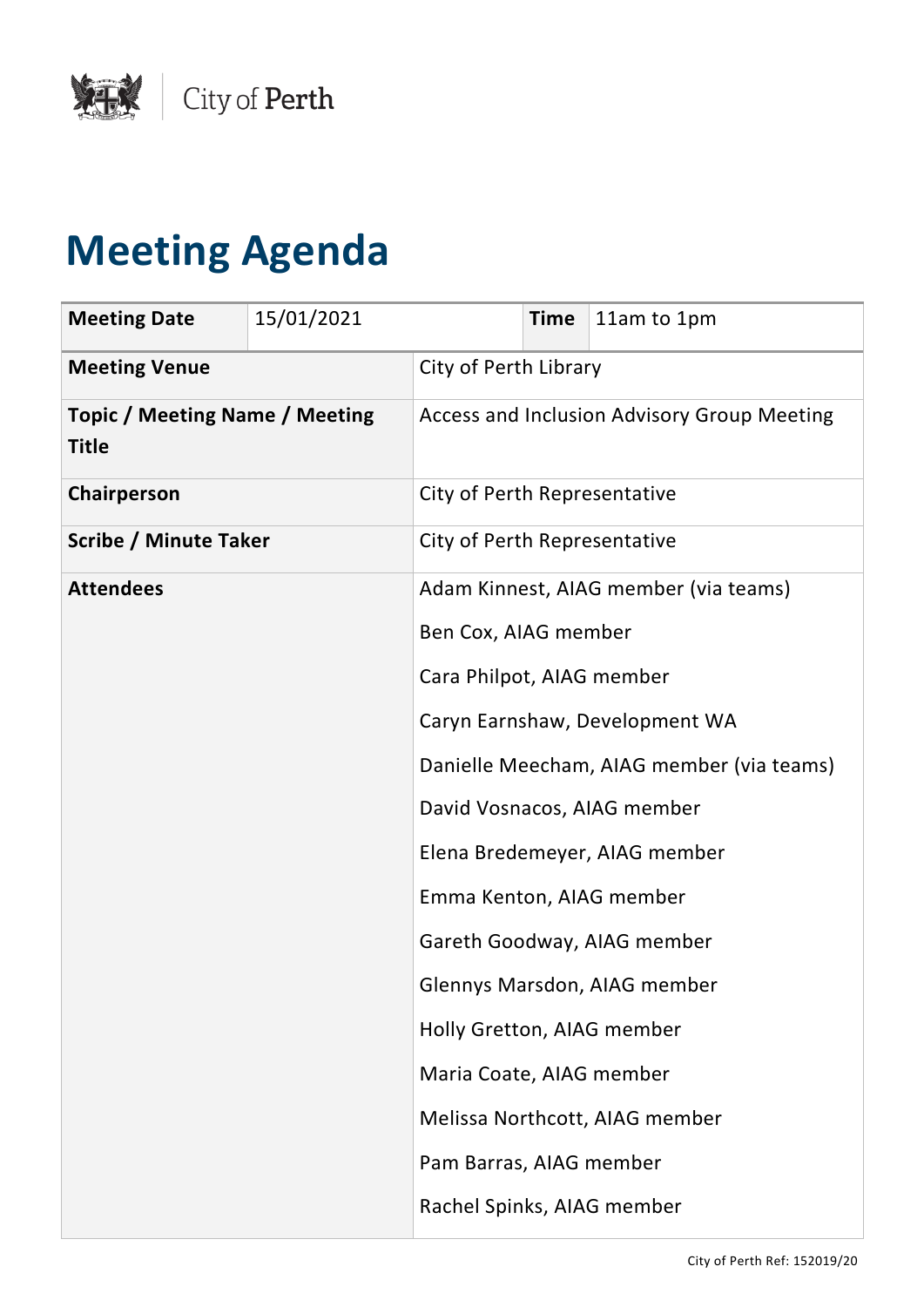|                  | Richard Struik, Department of Communities |  |
|------------------|-------------------------------------------|--|
|                  | Romm Niblett, AIAG                        |  |
|                  | Stuart Jenkinson, AIAG member             |  |
| <b>Apologies</b> | Conrad Liveris, AIAG member               |  |
|                  | Hasmukh Dave, AIAG member                 |  |
|                  | Julia Syzmanski, AIAG member              |  |
|                  | Nobuo Hara, AIAG member                   |  |

## **Agenda Items**

| 1. | <b>Welcome, Acknowledgement to Country</b>                       | 11.00 |
|----|------------------------------------------------------------------|-------|
|    |                                                                  |       |
| 2. | <b>Follow up of actions from November meeting</b>                | 11.05 |
|    |                                                                  |       |
| 3. | <b>Agenda Items for Discussion</b>                               |       |
|    | 3.1 East End Revitalisation - Access Audit and Road Safety Audit | 11.15 |
|    | City of Perth Representative                                     |       |
|    |                                                                  |       |
|    | <b>3.2 Law Enforcement Torch Run</b>                             | 11.30 |
|    | Chris and Delia Newman - WA Police                               |       |
|    |                                                                  |       |
| 4. | Lunch                                                            | 11.50 |
|    |                                                                  |       |
| 5. | <b>Agenda Items for Discussion (continued)</b>                   |       |
|    | 5.1 DAIP Implementation Plan 2021 - 2025                         | 12.00 |
|    | City of Perth Representative                                     |       |
|    |                                                                  |       |